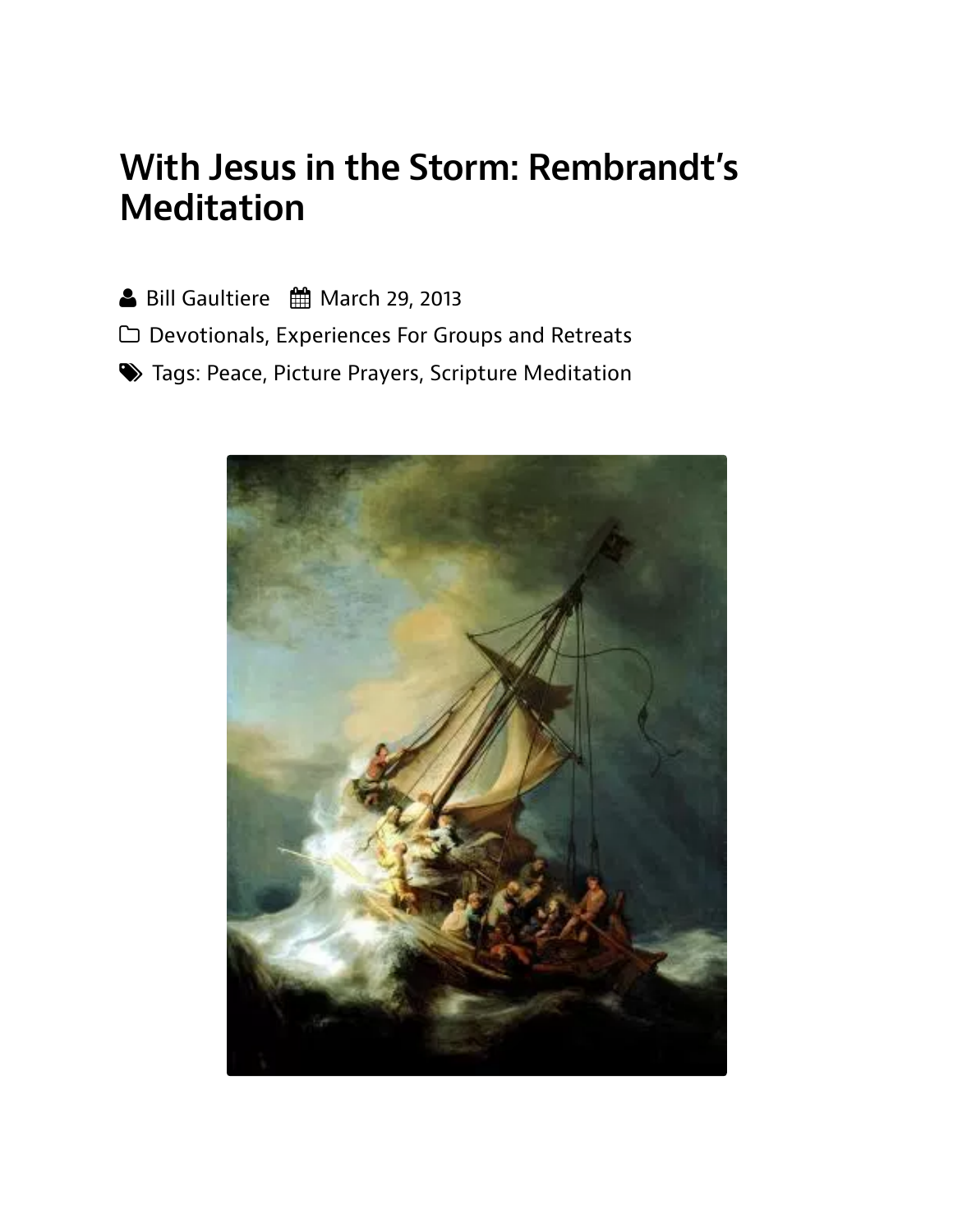You probably know well the story of Jesus and his disciples in their boat at sea during a raging storm (Mark) 4:35-41). But you may not have ever meditated on it by using Rembrandt's famous painting of this story, The *Atorm on the Sea of Galilee.* Recently I was inspired to do this by an article in the *Conversations* journal, "In the 5torm (http://conversationsjournal.com/2013/03/in-thestorm $)\$ ."

Linger with Rembrandt's masterpiece painting of this Gospel story and you'll begin to *feel* the stormy gale blowing in your face and the enormous waves tossing you up and down and splashing you with freezing cold sea water! You'll feel the force of the trials in your life that threaten to sink your boat. You'll see *yourself* in the boat and the role you play in your family, work, or other group.

Most important of all, you can find in Rembrandt's painting Jesus and his cross — you can come to experience more of his peace in the storm.

## **Vision Divina**

Spiritual directors call meditating on a picture "Visio Divina." Applied to a Bible passage, it's an imaginative and refreshing form of Scripture meditation that helps us to enter into the narrative of Scripture and bring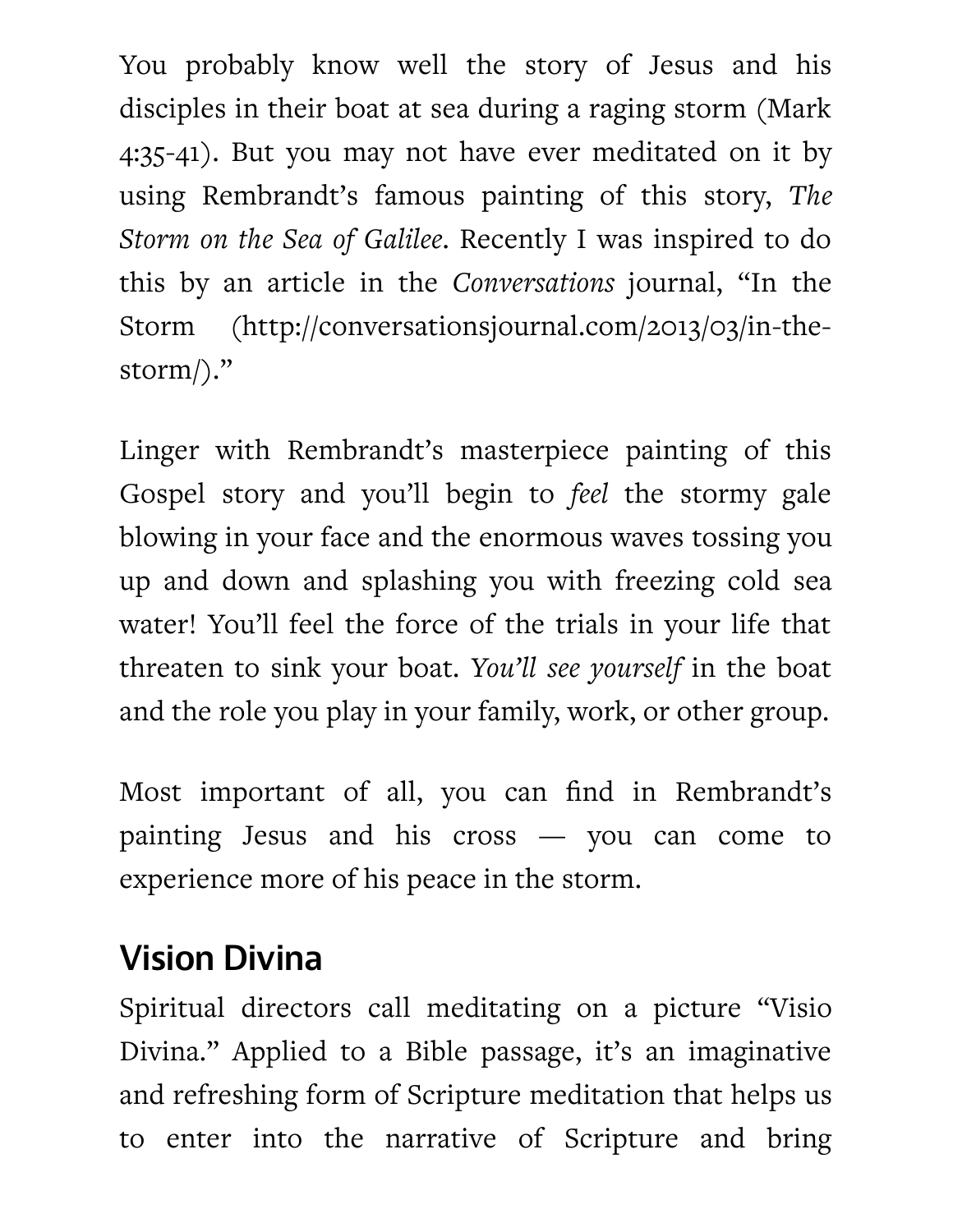ourselves to Jesus. It's similar to Lectio Divina (http://www.soulshepherding.org/tag/lectio-divina/), but instead of quietly listening to God through words we use a picture.

In my personal devotions and in the groups and retreats I lead for pastors, leaders, and caregivers I have found that using Picture Prayers (http://www.soulshepherding.org/tag/picture-prayers/) that come from the Bible can evoke deep personal emotions and needs, even things that we were not conscious of, which we can then pray about. It's also a great tool to help us hear God's voice, often in ways that surprise us!

It seems that a picture provides a *generous space* for each of us to project our unique self and life circumstances into so that we can then bring ourself to God. What you see in the picture is probably different from what others see. So also, the message you hear from God, spoken to you in part through the picture, is personal to you.

I invite you to join me in meditating on Mark 4:35-41 as it was painted by Rembrandt in *The Storm on the Sea of* Galilee. You can do this in a time of private devotion or share this with a prayer partner or small group.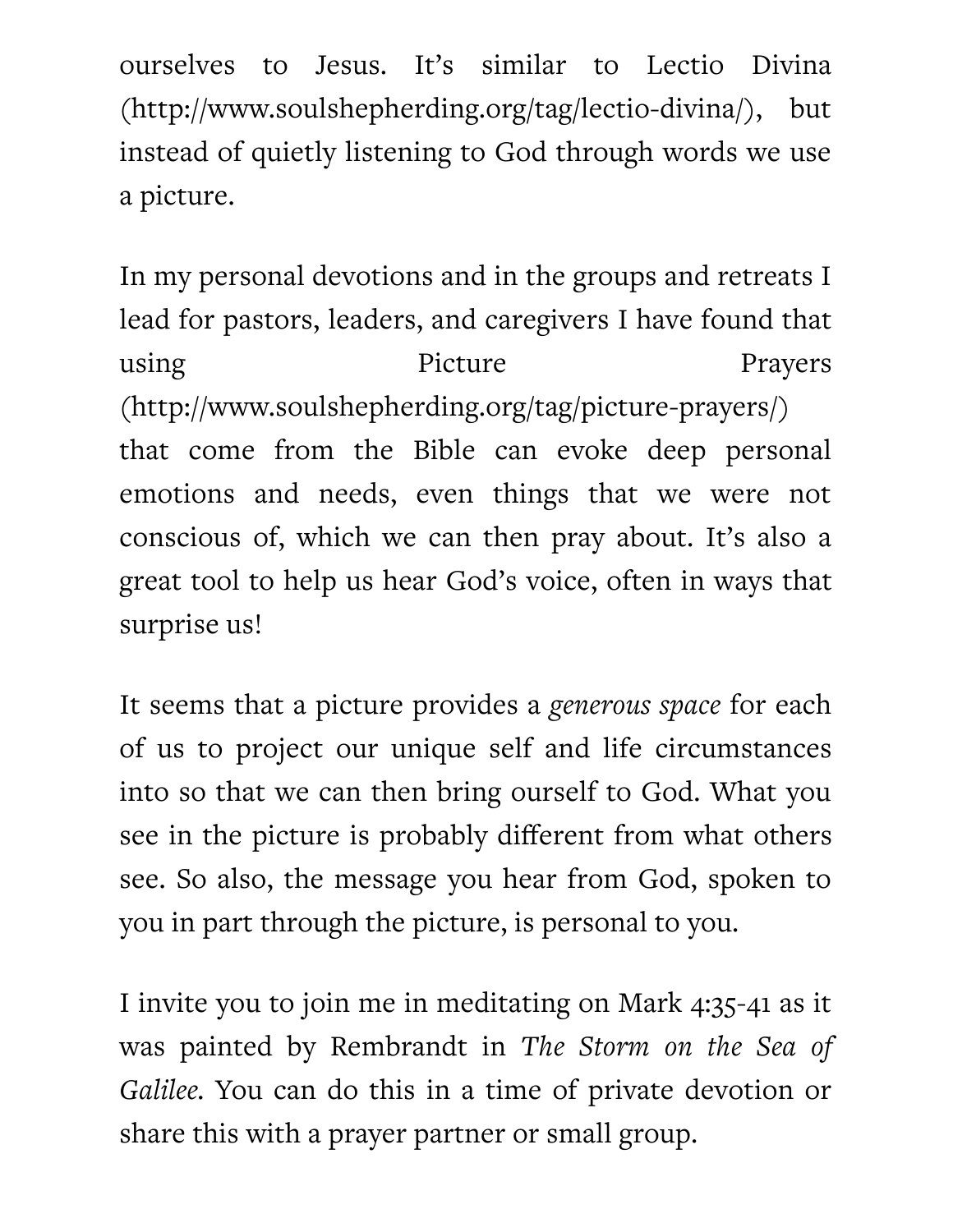## Meditate on the Gospel Passage

Mark 4:35-41 tells the story that inspired Rembrandt's painting of *The Storm on the Sea of Galilee*. Read the passage slowly and prayerfully. You can do that here (http://www.biblegateway.com/passage/? search=mark%204:35-41&version=ESV).

What is one word or phrase that you're especially drawn to? Remain in quiet prayer to absorb this word from God.\*

# Meditate on Rembrandt's Painting

Now let's turn to Rembrandt's meditation on Mark 4:35-41. He painted *The Storm on the Sea of Galilee* in 1633. His painting of Jesus and his disciples in their boat on the stormy sea is dark, shrouded in shadows, but there is a ray of light streaming down to help us see what is going on in the boat.

You can meditate on *The Storm on the Sea of Galilee* using this large image of Rembrandt's painting (http://www.soulshepherding.org/wpcontent/uploads/2013/03/The-Storm-on-the-Sea-of-Galilee-Rembrandts-painting.jpg). (If you're sharing this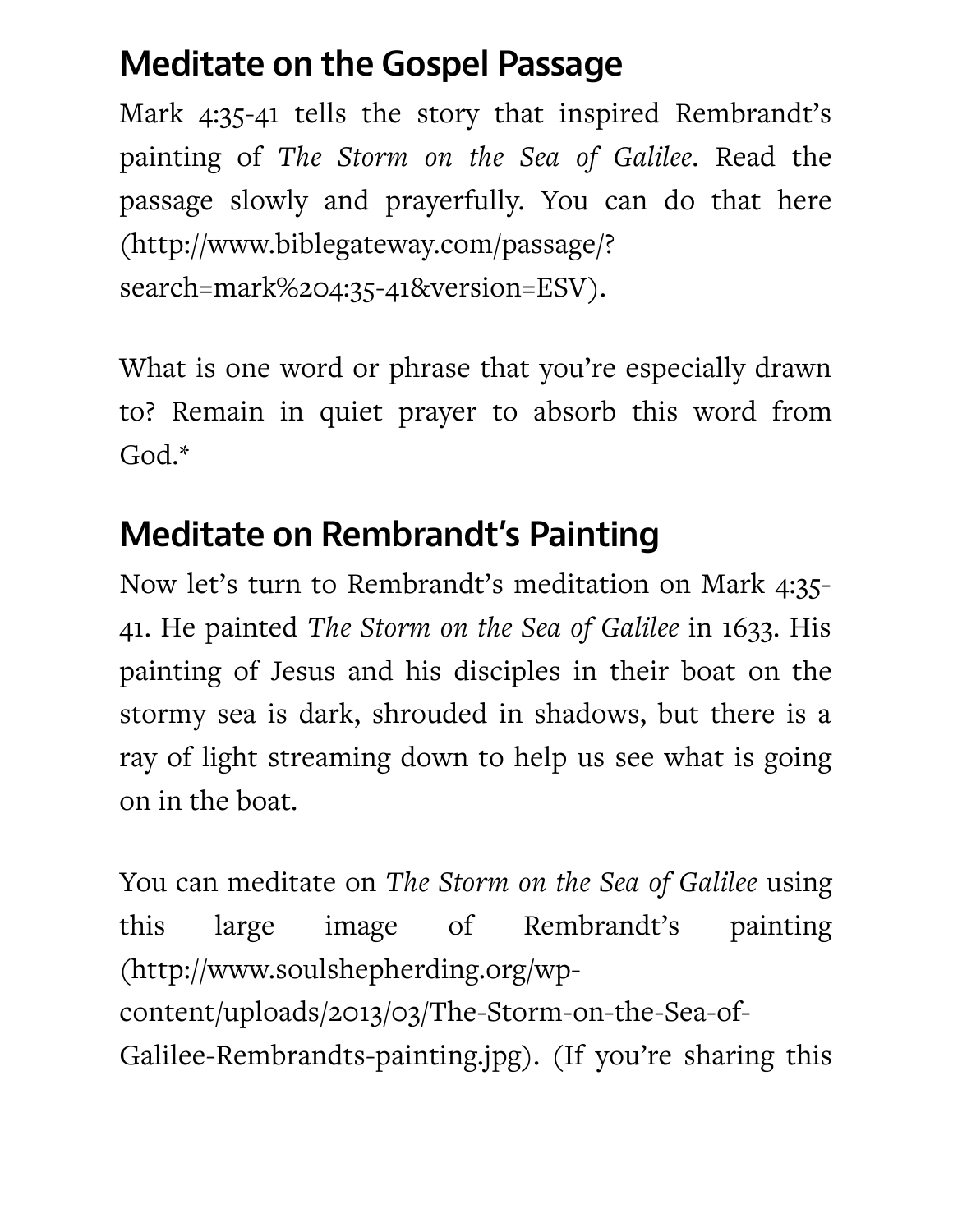meditation with a group then you'll want to print out copies of the picture.) Ask God to guide and direct your impressions and thoughts as you look at the painting.

What do you notice? What part of the painting or character in it does God especially draw your attention to? Quietly pray and reflect on this for a couple of minutes. [It's best to do this part *before* you do the guided parts of this meditation below. Let your mind be open to *whatever impressions* or *thoughts* God may give  $you.$ ]

# Finding Yourself in Rembrandt's Painting (Guided Meditation, Part 1)

Let's meditate on *The Storm on the Sea of Galilee* one more time. This time I will guide you. An interesting thing about the painting is that in addition to the twelve disciples who accompanied Jesus in the boat there is a *thirteenth person sailing in the boat. Who is that?* 

Rembrandt is known to have painted himself somewhere in his paintings. He's setting an example for us to find ourselves in the Gospel, bringing to God our stress and our sin, our hurts and our hopes. (This is the way we need to meditate on Scripture. It's also what we need to do with others when we preach or teach from the Bible.)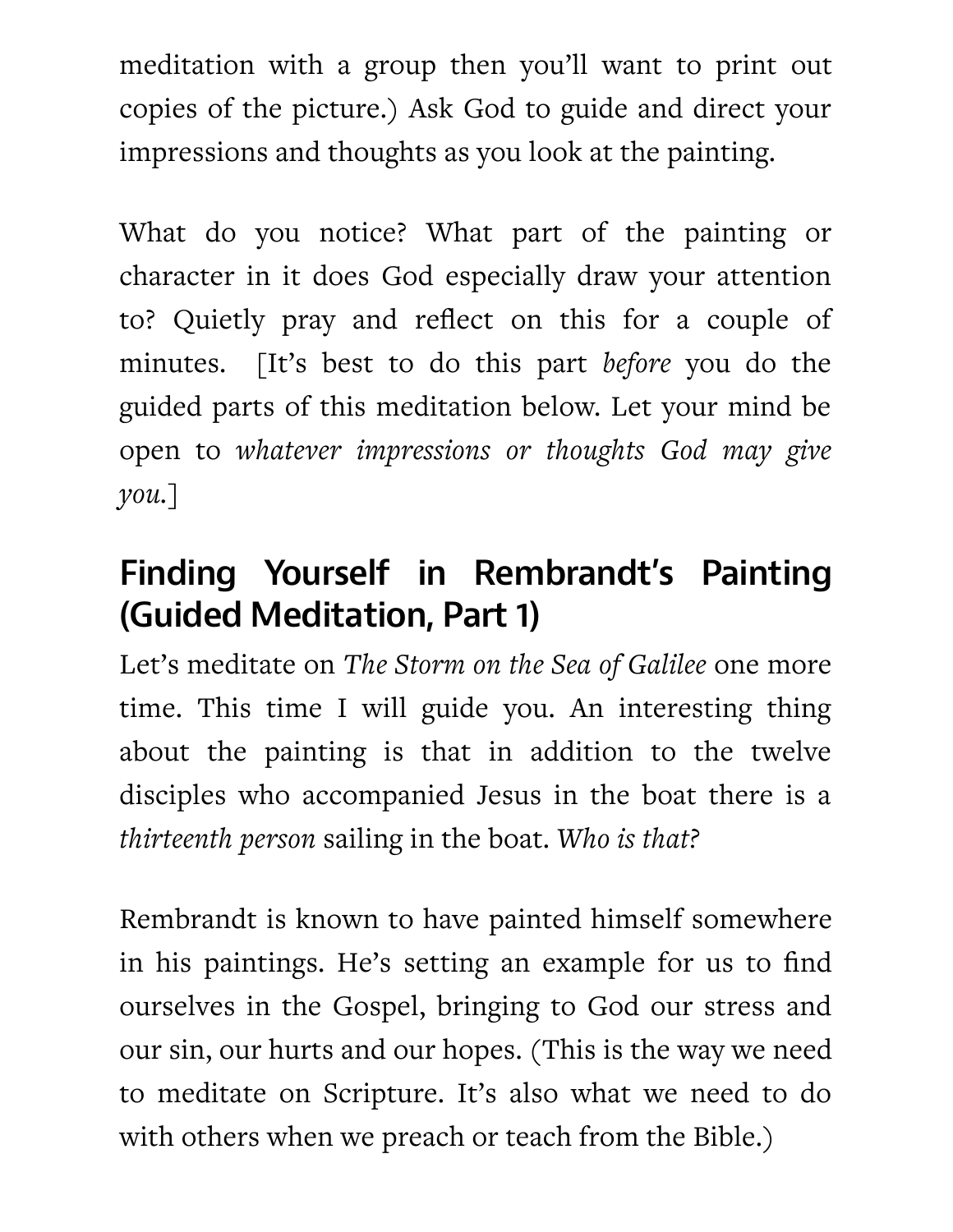In Rembrandt's painting each of the people with Jesus in the boat has their own reaction to the storm. It's something like the different roles that people play in a family, church, or other group. (Sometimes, particularly under stress, people's roles and reactions may be very dysfunctional!) Which person do you most identify with? (In different situations or at different times in your life you might find that you have a different reaction.)

#### On Top

The man in the bow of the ship is on top, riding the huge wave. He's a leader and a professional fisherman who is focused on his work earnestly trimming the front sail. Perhaps it's an adventure for him. Or maybe he's just working hard at his job.

#### Fixing the Problem

Three of the men (probably experienced fisherman also) are at the mast working frantically to fix the main sail. The gale winds have ripped it and snapped the metal wire so that the boom is disconnected from the mast.

#### **Barely Hanging On!**

The huge wave is pounding the man on the left in the middle and he is hanging on to a guy wire for dear life!

#### Afraid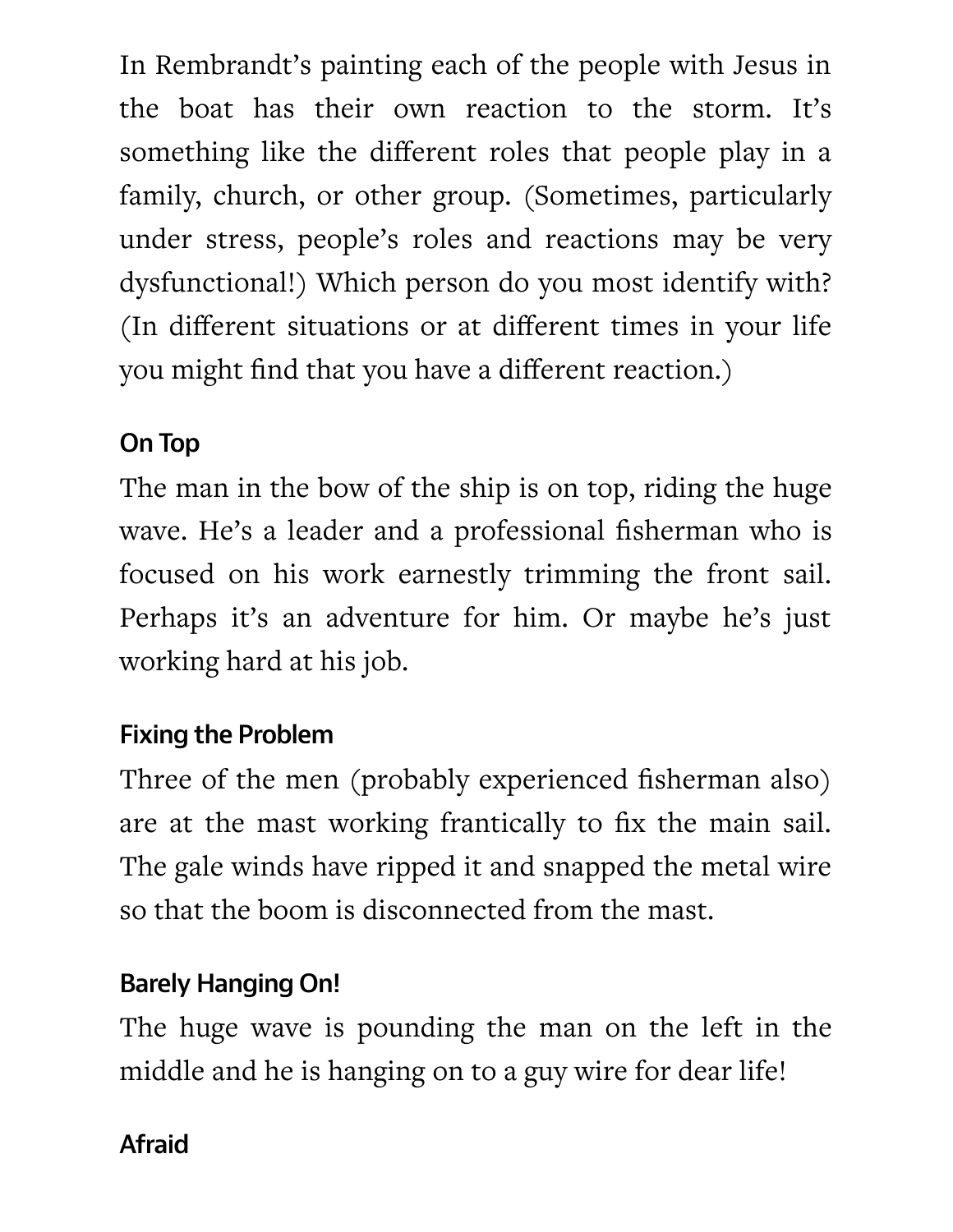Most of the crew seem afraid, but especially the man on the right side of the boat. He is crouched over and looking with dread at the enormous wave that is swamping the boat. We can almost feel him trembling with anxiety.

#### **Sick**

On the lower left in back is a distressed man with his hand on his forehead and leaning over the side of the boat. It seems he's about to throw up.

#### Angry at God

Two disciples appear angry at Jesus for sleeping in their storm. One shakes him awake and the other raises his voice, "Teacher! Don't you care if we drown!"

#### Quiet and Alone

On the lower left of the boat is a man in white that is easy to miss. His back is faced to us. He's sitting still and alone. He seems to be separated from the frightening storm and the chaos going on around him in the boat. There seems to be a shadowy figure that he's looking at. Is he having a vision? Is it an angel?

**Lost**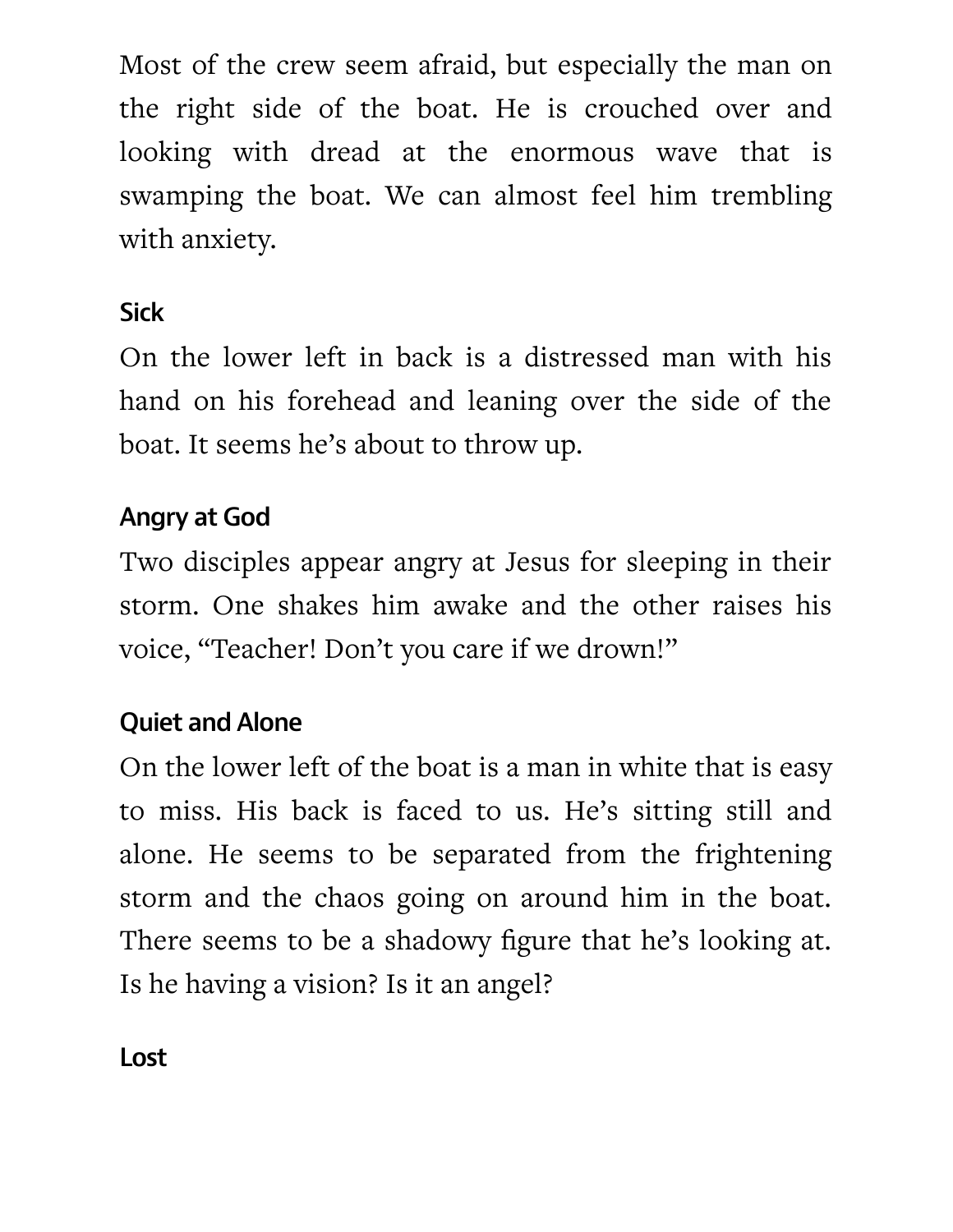A man in a blue shirt on the left side of the boat near the back is standing and holding onto a guy wire. His other hand is on his forehead as he stares blankly out at the dark sea. Maybe he's flooded with emotion and shut down. It almost seems he is looking to us. He's close to Jesus but he's not looking at him.

#### Wor hipping the Lord

*No one* is looking at Jesus, except the two angry disciples and the disciple kneeling at Jesus' feet. Only the kneeling disciple is looking at Jesus with trust and reverence. Rembrandt has painted a halo on this disciple's head to signify his faith in the Lord Jesus in the midst of the terrible storm.

#### At the Helm

There is one more person in the boat with Jesus. In the stern, at the very back, is the disciple at the helm, holding the tiller. He must be another experienced fisherman because he's in charge of the boat. Perhaps this is Peter. He's certainly a leader, like a lot of the pastors I work with  $-$  *like me!* He is responsible to guide the boat's course and instruct the crew on what they need to do. Maybe his hands are tightly gripping the tiller because he's been straining to keep control of the boat? Maybe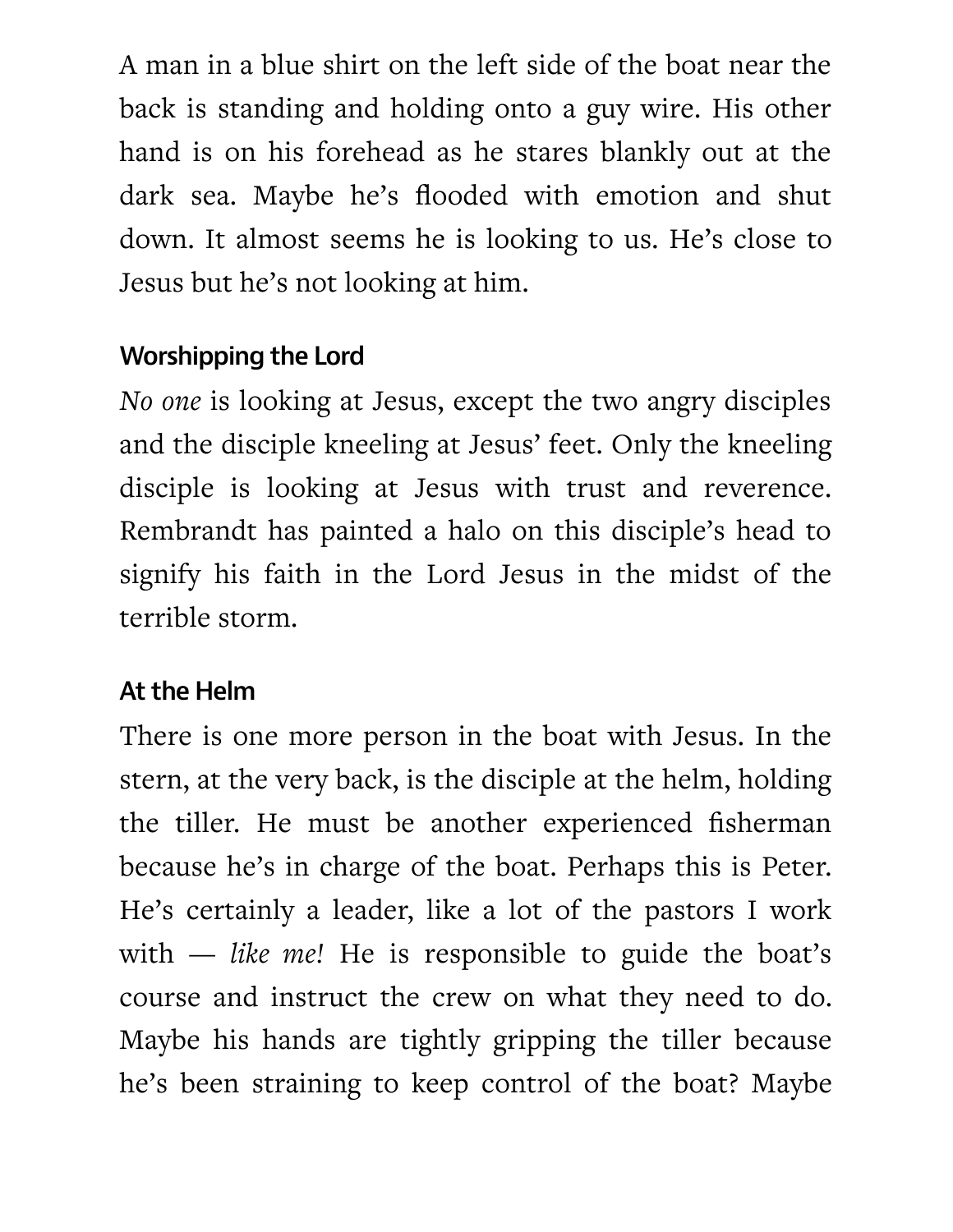now he's just holding the tiller because he sees his friend kneeling and his attention has been drawn to Christ the Lord?

# **Pray About Your Storm**

Now, bring your storm into the Gospel story. Some storms that we experience, like this one on the Sea of Galilee are dangerous. Other are storms of stress or not knowing what to do.

Your storm might be a difficulty in your family, work, or ministry. Or something personal that you're struggling with. How are you dealing with your personal storm? Which character in Rembrandt's painting do you identify with? Pray quietly about this...\*

# Look at Jesus (Guided Meditation, Part 2)

Look closely at Jesus. Freezing rain is pelting down on him, waves are swamping the boat, winds are whipping against him and tossing the boat around violently. Yet, Jesus is *sleeping!* Surely he is not unaware of the dangerous storm. Nor is he faking to be asleep. He must be napping. Certainly, he is at peace.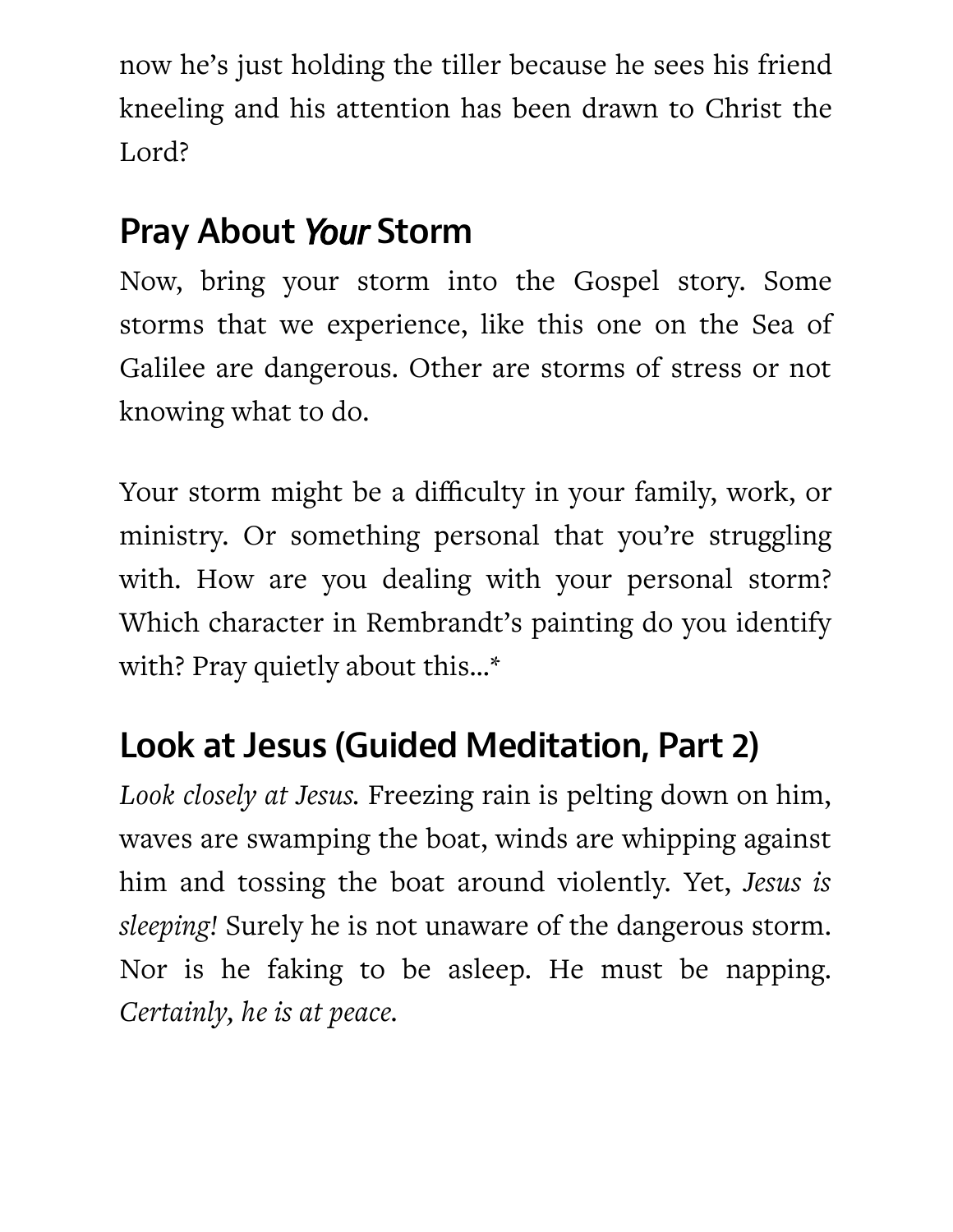How could Jesus be so relaxed when he and his disciples were in such great danger? Was he planning all along to calm the storm? I doubt it. Jesus said he only did what he saw the Father doing and that always he was submitted to him.

Jesus wasn't just in the boat — *he was in his Abba's arms*. He wasn't just in the storm — *he was in the Kingdom of* God. He was at peace in the storm because he trusted his Father to care for them  $-$  no matter what happened. This is the hidden miracle in this Gospel story and it's why after Jesus calmed the storm he said to his disciples, "Why are you so afraid?"

On the surface it's a *ridiculously funny question!* The disciples must have looked at each other incredulously afterwards, "Let's see. Why were we so afraid? Oh, it was the storm that nearly drowned us all at sea! Then it was realizing that we were sitting next to the Son of God with power over nature!"

Jesus was being sincere. If they learned to live with him and the Father in the Kingdom of the Heavens then they wouldn't be afraid — even in a terrible storm. Jesus was so relaxed that God's peace permeated his body. It was this peace in his body that he spoke into the storm.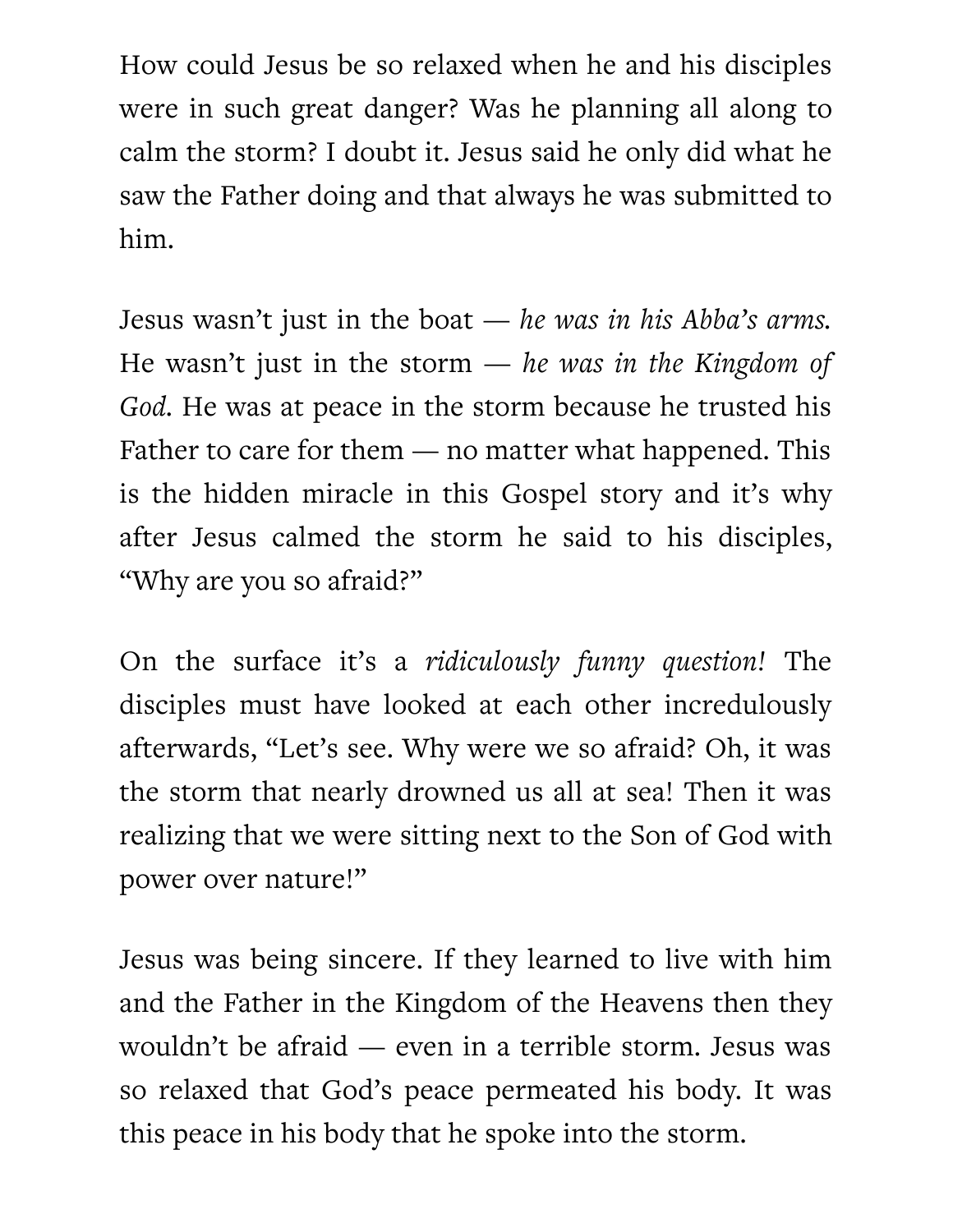In Rembrandt's painting it seems that *Jesus is looking to the opening in the heavens and the light that is breaking through*. Most everyone else in the boat is either looking at the storm or at what they're trying to do to secure themselves. Jesus is the only person on the boat who sees the source of light in the heavens.

Notice, that the light of God is not just coming from the heavens it's also glowing from Jesus's body! Jesus is the Christ and the Son of God! He is the Light of the World and the Prince of Peace! The disciple kneeling at Jesus' feet sees Jesus' light! Perhaps the disciple at the tiller is also is drawn to Jesus' light.

By the way, did you see the symbol of the cross of Christ right in the middle of Rembrandt's painting?

## Listen to God

Listen for what God wants to say to you.

What is the Lord's *personal invitation* for you in the midst of your storm? Pray quietly about this...\*

 $\sim$